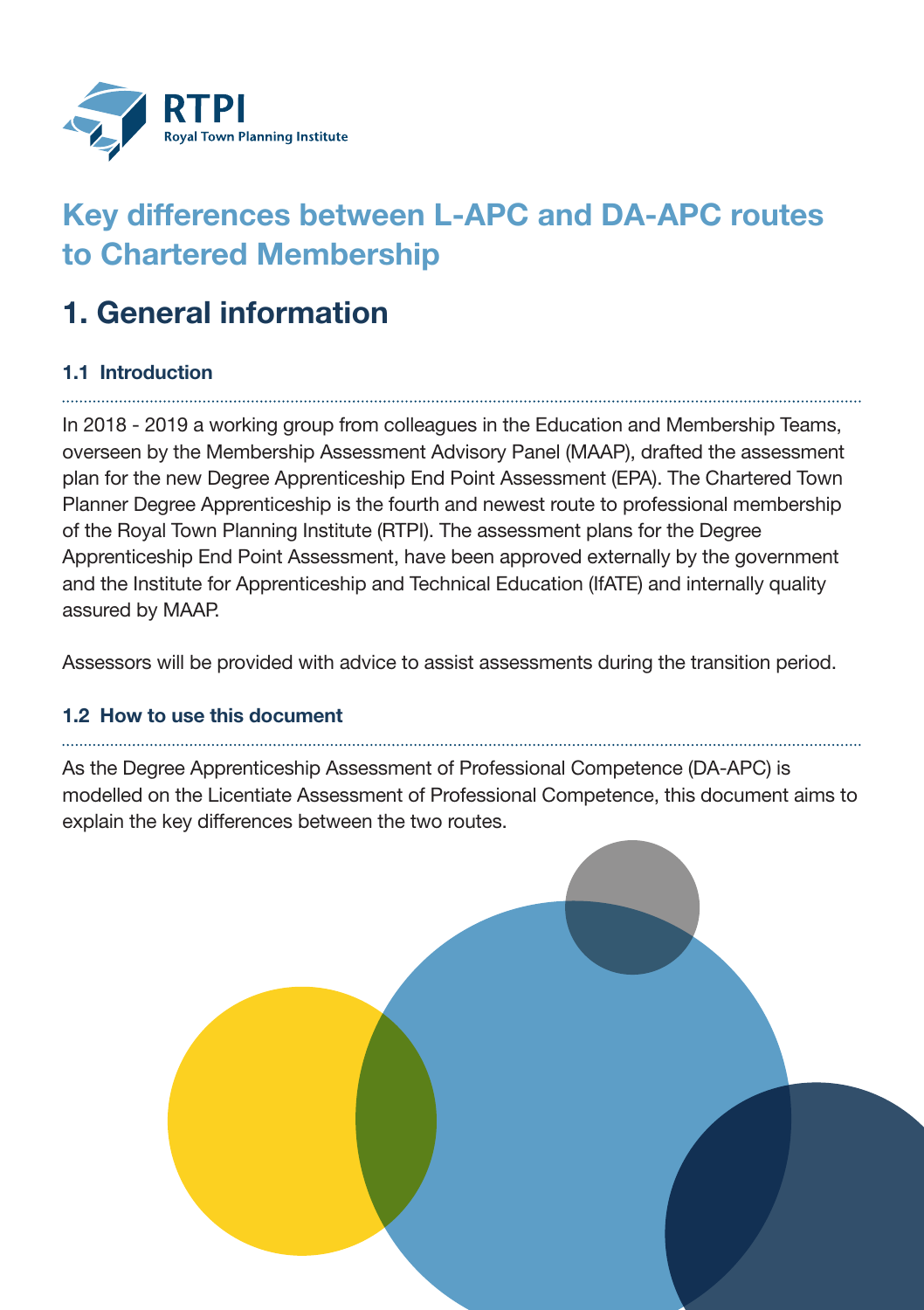# 2. Changes to the guidance

### Differences between the L-APC and DA-APC

|                                                       | L-APC                                                                                                                                                                                                                                                                                                                                                                                   | <b>DA-APC</b>                                                                                                                                                                                                                                                                                                                                                                                                                                                                                           |
|-------------------------------------------------------|-----------------------------------------------------------------------------------------------------------------------------------------------------------------------------------------------------------------------------------------------------------------------------------------------------------------------------------------------------------------------------------------|---------------------------------------------------------------------------------------------------------------------------------------------------------------------------------------------------------------------------------------------------------------------------------------------------------------------------------------------------------------------------------------------------------------------------------------------------------------------------------------------------------|
| <b>Eligibility requirements:</b><br>Overview          | To be eligible to submit your L-APC<br>application:<br>. You must be a current registered<br>Licentiate of the RTPI.<br>. You must have a fully RTPI<br>accredited qualification.<br>. You must have a minimum of<br>2 years' professional planning<br>experience (full-time equivalent); at<br>least 1 year of this experience must<br>be gained whilst registered as a<br>Licentiate. | To be eligible to submit your DA-APC<br>application:<br>. You must be a current registered<br>Licentiate of the RTPI.<br>. You must have a fully RTPI accredited<br>qualification.<br>. You must be a Chartered Town<br>Planner apprentice having passed<br>through Gateway.<br>. You must have a minimum of 2 years'<br>professional planning experience (full-<br>time equivalent) whilst a Chartered Town<br>Planner apprentice.<br>. You must successfully complete the<br>Professional Discussion. |
| <b>Eligibility requirements:</b><br>Experience        | You must have a minimum of<br>2 years' professional planning<br>experience (full-time equivalent).<br>At least 1 year of this experience<br>must be gained whilst registered as<br>a Licentiate.                                                                                                                                                                                        | You must have a minimum of 2 years'<br>professional planning experience (full-<br>time equivalent).<br>Your experience must be gained whilst<br>registered as a Chartered Town Planner<br>apprentice and can be a combination of<br>pre- and post-Gateway.                                                                                                                                                                                                                                              |
| Eligibility requirements:<br>Licentiate membership    | At least 1 year of your professional<br>planning experience must be gained<br>whilst registered as a Licentiate.                                                                                                                                                                                                                                                                        | Apprentices are required to be registered<br>as a Licentiate, however, there is no<br>minimum length of time required.                                                                                                                                                                                                                                                                                                                                                                                  |
| Submission requirements:<br><b>Case Studies</b>       | You must select 1 to 3 case studies<br>to demonstrate the competencies.<br>Your case studies must be from your<br>two years' professional planning<br>experience (full-time equivalent).                                                                                                                                                                                                | You must select 1 to 3 case studies to<br>demonstrate the competencies.<br>Whilst your 2 years' experience can be a<br>combination of pre- and post-Gateway,<br>your case studies must be undertaken<br>post-Gateway and recorded in the<br><b>Reflective Journal</b>                                                                                                                                                                                                                                   |
| Submission requirements:<br><b>Reflective Journal</b> | Reflective Journal demonstrating<br>a minimum of 12 months (full-time<br>equivalent) of professional planning<br>experience as a Licentiate.                                                                                                                                                                                                                                            | Reflective Journal demonstrating<br>a minimum of 12 months (full-time<br>equivalent) of pre-gateway professional<br>planning experience. The Reflective<br>Journal must be continued post-<br>gateway to include your case studies<br>and other relevant experience up to the<br>month of submission.                                                                                                                                                                                                   |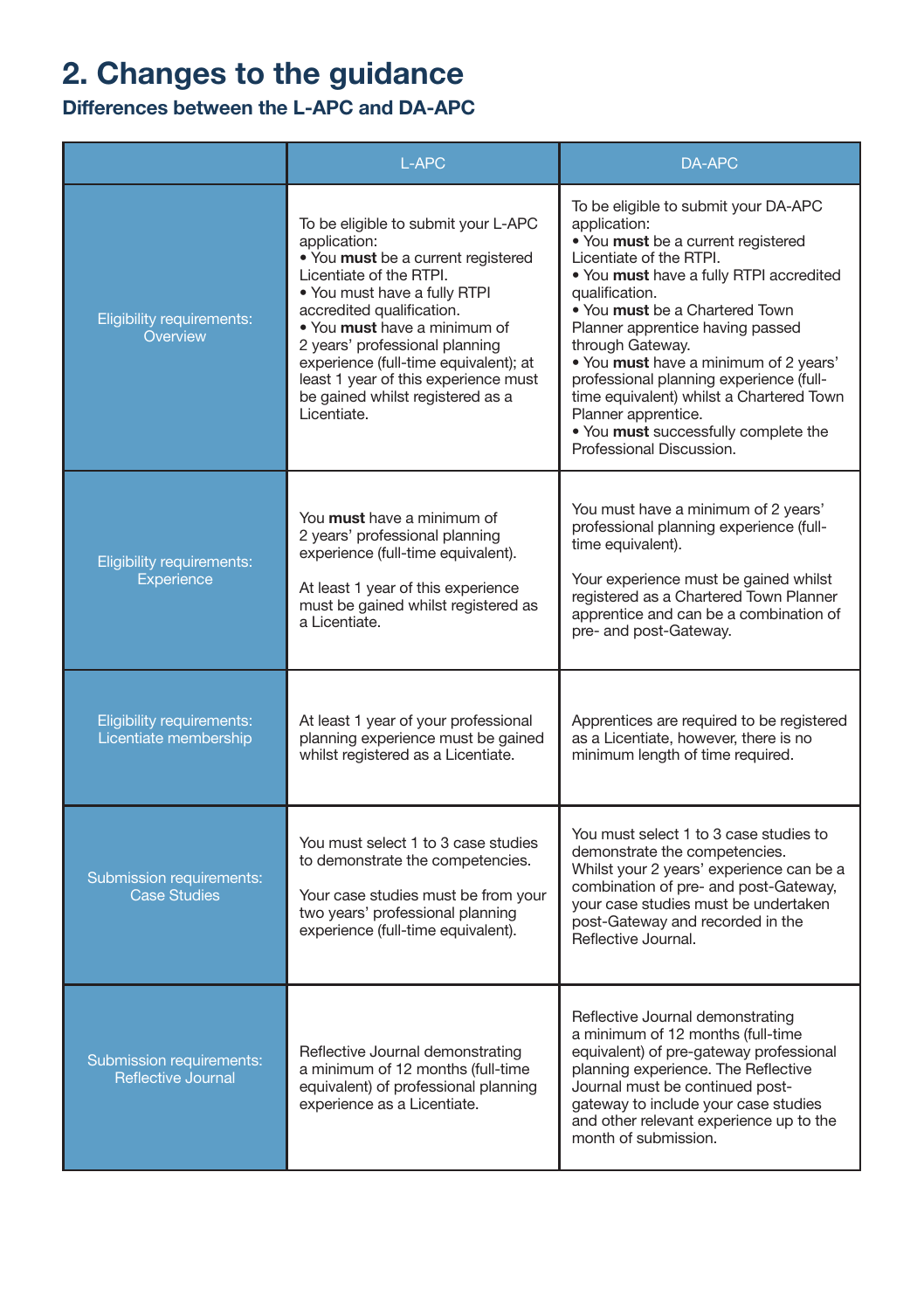#### 2.1 Similarities in the submission process

|                       | L-APC/                                                                                                                                                                                                                                                                                                                      | DA-APC |
|-----------------------|-----------------------------------------------------------------------------------------------------------------------------------------------------------------------------------------------------------------------------------------------------------------------------------------------------------------------------|--------|
| <b>APC Submission</b> | Both routes have the following in common:<br>. Written submission is 5,500 words (+/- 10%) and consists of three parts:<br>• Professional Experience Statement<br>• Professional Competence Statement (10 competencies)<br>• Professional Development Plan<br>• Same deadlines for first time submissions and resubmissions |        |

#### 2.2 Route diagrams